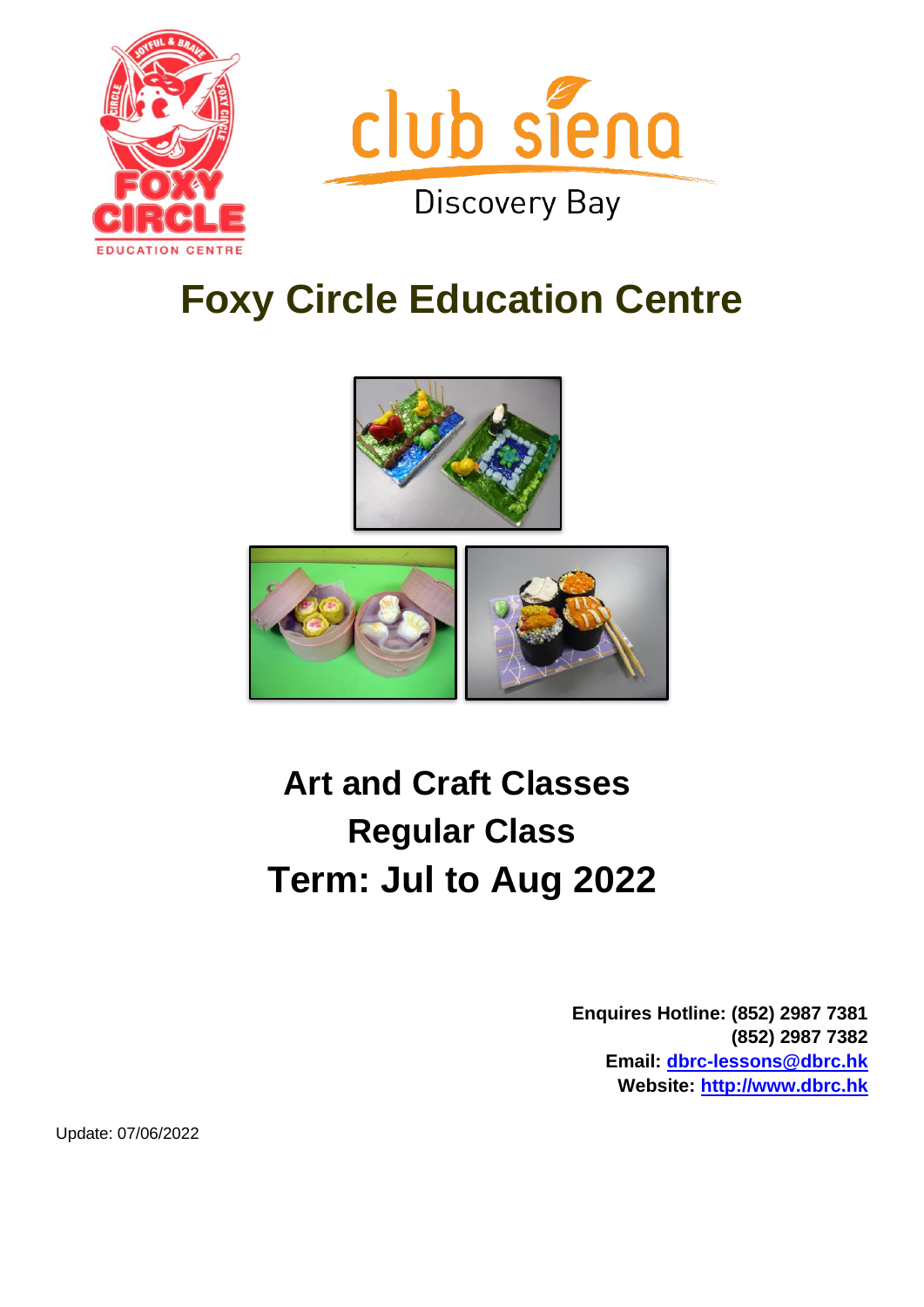| Official use only:                                                                                                                                                                                                             |                                                                                                                                                                                                                                |  |
|--------------------------------------------------------------------------------------------------------------------------------------------------------------------------------------------------------------------------------|--------------------------------------------------------------------------------------------------------------------------------------------------------------------------------------------------------------------------------|--|
|                                                                                                                                                                                                                                |                                                                                                                                                                                                                                |  |
|                                                                                                                                                                                                                                |                                                                                                                                                                                                                                |  |
|                                                                                                                                                                                                                                |                                                                                                                                                                                                                                |  |
| Handle by: The control of the control of the control of the control of the control of the control of the control of the control of the control of the control of the control of the control of the control of the control of t | Date: the controller controller than the controller controller than the controller controller than the controller controller controller controller controller controller controller controller controller controller controlle |  |
| Invoice copy $\square$                                                                                                                                                                                                         |                                                                                                                                                                                                                                |  |

#### **Please return the completed form to the Reception with full payment.**

#### **1. Participant's Personal Information 參加者個人資料**

| Participant's Name 参加者姓名:       |                                          |                  |            |
|---------------------------------|------------------------------------------|------------------|------------|
| Date of Birth (Age) 出生日期:       |                                          | Sex 性別:          |            |
|                                 | Please write down the new membership no. |                  | Non-member |
| Membership No. 參加者會員號碼:         | (e.g. Z000001-030)                       |                  | 非會員 口      |
| Principal Cardholder主卡持有人:      | (Name)                                   | (Membership no.) |            |
|                                 |                                          | $-010$           |            |
| Contact No. 聯絡電話:               |                                          |                  |            |
| E-mail Address 電郵地址:            |                                          |                  |            |
| Address 地址:                     |                                          |                  |            |
| Emergency Contact Person 緊急聯絡人: |                                          |                  |            |

## **2. Medical Details 身體狀況:**

Does the participant suffer from any allergies, medical condition or physical limitations that we should be aware of?  $\Box$ YES /  $\Box$ NO

If yes, please specify:

#### **3. Course Details 課程詳情 :** ( \* Please put a <sup>√</sup> in appropriate box 請在適當方格內填上√)

\_\_\_\_\_\_\_\_\_\_\_\_\_\_\_\_\_\_\_\_\_\_\_\_\_\_\_\_\_\_\_\_\_\_\_\_\_\_\_\_\_\_\_\_\_\_\_\_\_\_\_\_\_\_\_\_\_\_\_\_\_\_\_\_\_\_\_\_\_\_\_\_\_\_\_\_\_\_\_\_\_\_

| <b>Class Name</b>                      | □ FC22072 A<br><b>Creative Art and Craft A</b><br>(Age: 5-15)          | □ FC22072 B<br><b>Creative Art and Craft B</b><br>(Age: 5-15) | □ FC22072 C<br><b>Mini Craft with Clay</b><br>(Age: 5-15) |
|----------------------------------------|------------------------------------------------------------------------|---------------------------------------------------------------|-----------------------------------------------------------|
| <b>No. of Classes</b>                  | 8 classes                                                              |                                                               |                                                           |
| <b>Dates</b>                           | Tuesday: 5, 12,19, 26 July<br>2, 9, 23, 30 Aug<br>(No Class on 16 Aug) |                                                               |                                                           |
| <b>Time</b>                            | 15:30-16:30 (1 hr)                                                     | $16:30 - 17:30$ (1 hr)                                        | 17:30 - 18:30 (1 hr)                                      |
| <b>Venue</b>                           | <b>Club Siena</b>                                                      |                                                               |                                                           |
| <b>Course Fee (Non-</b><br>member fee) | $\Box$ Member: \$1760<br>$\Box$ Non-member: \$2200                     |                                                               |                                                           |

**\*\*\* Remark: 1. All materials are included in the course fee.**

 **2.Classes are TERM ONLY. New students are entitled to a paying trial one lesson.**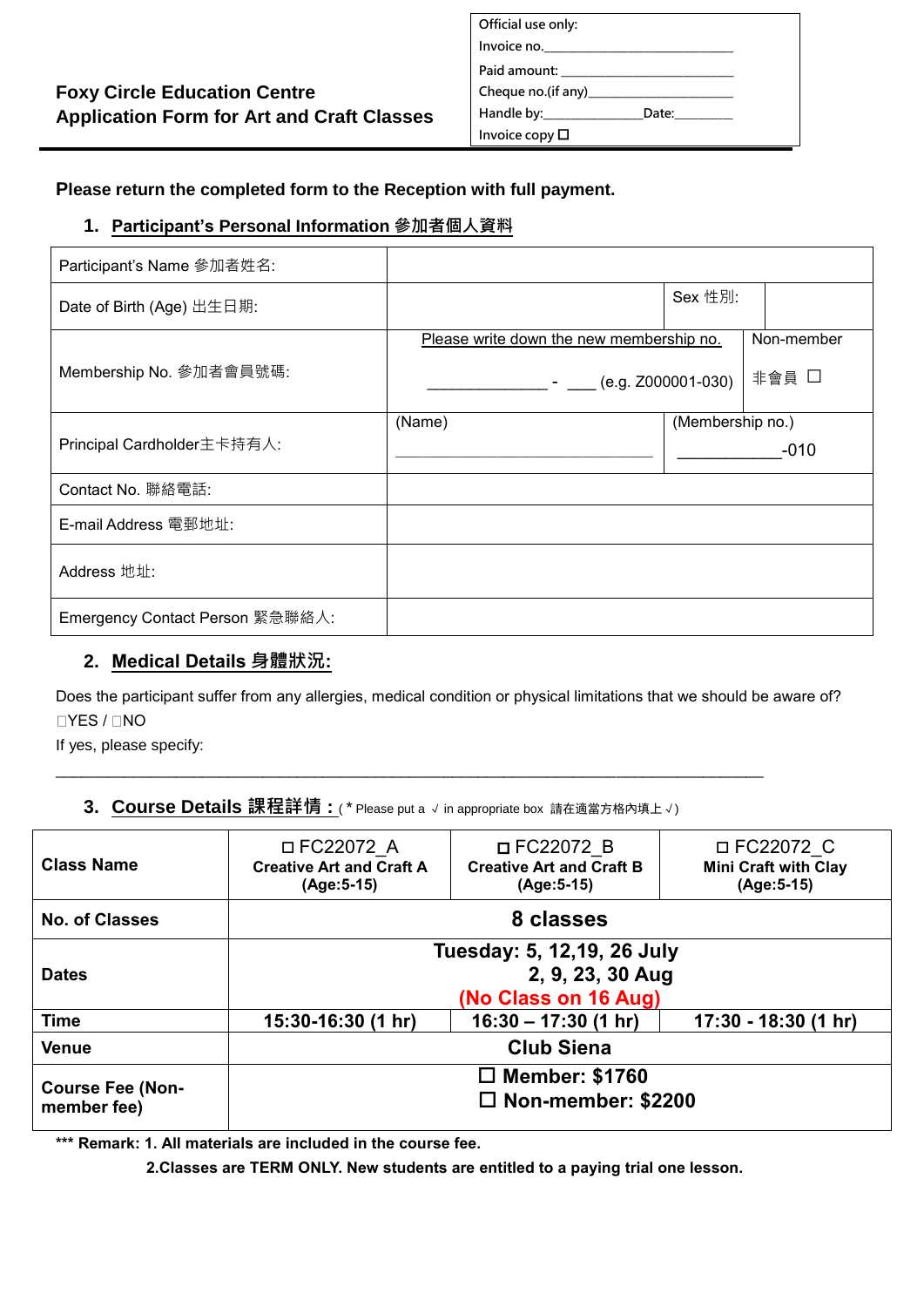#### **4. Terms & Conditions條例及規則:**

**The service provider of this course is Foxy Circle Education Centre. Discovery Bay Recreation Club and Club Siena are not a service provider of this course. Discovery Bay Recreation Club and Club Siena are only agent to the service provider for administrative work such as handling application and collecting payment from the participant.**

- 1. Completed application forms and payment (Cash, EPS or Cheque) should be submitted to the Reception of the Discovery Bay Recreation Club (DBRC) or Club Siena prior to taking the first class.
- 2. Class allocation is subject to a first-come-first-served basis. Applicants must be Members of Discovery Bay Recreation Club at the times of submitting this application and whilst participating on the course.
- 3. Pro-rata payment will be subject to 10% admin charge of full original amount due.
- 4. Member guests will be subject to 25% guest surcharge of the lesson fee that based on total no. of lessons going to be applied.
- 5. Any late payment (pay after the first day of class) is subject to a DBRC 20% admin charge of the total course fee.
- 6. All fees are non-refundable unless your application is unsuccessful; no call means it is successful.
- 7. Cheque with correct amount of the course fee must be attached with this application form when submitting the form to the Reception. Otherwise, no enrollment will be accepted. The cheque should be made payable to Discovery Bay Recreation Club Ltd.
- 8. After confirmation of place, failure to attend lessons in no way absolves the participant from the financial obligation. NO refunds or credit will be provided for students withdrawing after commencement of the course. In case of any cancellations form must be submitted to the reception desk 7 days prior to the course commencement date.
- 9. Lessons will be cancelled if Red and Black rainstorm warnings or Typhoon 8 Signal is hoisted or any adverse weather conditions that warrant the cancellation of the lesson. If lessons are being cancelled due to the above reasons, please call DBRC Reception at 2987 7381 or Club Siena Reception 2987 7382 for more information.
- 10. Lessons cancelled due to the adverse weather, an outbreak of pandemic disease or any unforeseen event, will not be refunded or rescheduled and a credit note will not be provided.
- 11. Discovery Bay Recreation Club Limited and the Services Provider Foxy Circle Education Centre reserve the right to change the venue and time of the course without prior notice.
- 12. Foxy Circle Education Centre reserves the right to use photos and videos of the participants and their artwork for training and promotional purposes, unless otherwise informed by you in writing.
- 13. The appointed instructor will take every precaution to prevent accidents.
- 14. If the parent or guardian would like to stay in the venue of the course without a valid membership card or a guardian pass, guest entrance fee will be charged on every visit.
- 15. If your child suffers from any illness that may require attention during the course, please make a note on the application form.
- 16. Photos or video clips taken during class, events or shows may be used for promotional purposes.
- 17. Please wear proper sports shoes to attend the lesson. No spiked shoes and marking shoes is allowed.
- 18. The club reserves the right to charge Members the outstanding incidental charges due to Foxy Circle Education Centre.

#### **Declarations聲明:**

*I agree to allow the participant to attend in Art and Craft Classes and confirm that the information given above is true and correct. If my application is successful, I shall be fully responsible for the payment of all the expenses and be bound and abide by the Club Rules and By-Laws of the Discovery Bay Recreation Club and Club Siena. Discovery Bay Recreation Club Ltd., Club Siena, Services Provider- Foxy Circle Education Centre, its holding companies, their officers, employees, servants, agents or licensees, shall not be liable or responsible to the participants for any loss, injury, damages, claims, cost or expenses whatsoever, which may be sustained by the participant and/or the lesson companion/helper, caused by or in consequence of Foxy Circle Education Centre Classes. I/We acknowledge that upon success of my application, this Terms & Conditions shall constitute a contract between the Service Provider- Foxy Circle Education Centre and me/us and acknowledge that there is no contract between Discovery Bay Recreation Club/Club Siena and me/us. Any communication to me/us by Discovery Bay Recreation Club/Club Siena on the Art and Craft Classes is given by Discovery Bay Recreation Club/Club Siena on the behalf of the service provider and Discovery Bay Recreation Club/Club Siena does not assume any personal responsibility to me/us for that communication. Accordingly, I/we shall not bring any claim against Discovery Bay Recreation Club/Club Siena in respect of any losses which I/we suffer or incur, directly or indirectly, in connection with the services provided by the Art & Craft Classes.*

| Agreed, accepted and signed by<br>Lesson Companion | Agreed, accepted and signed by Parent<br>of Participant | Agreed, accepted and signed by<br><b>Principal Cardholder</b> |
|----------------------------------------------------|---------------------------------------------------------|---------------------------------------------------------------|
| 陪同者同意、接受及簽署                                        | 參加者之家長同意、接受及簽署                                          | 主卡持有人同意、接受及簽署                                                 |
|                                                    |                                                         |                                                               |
| Date:                                              | Date:                                                   | Date:                                                         |